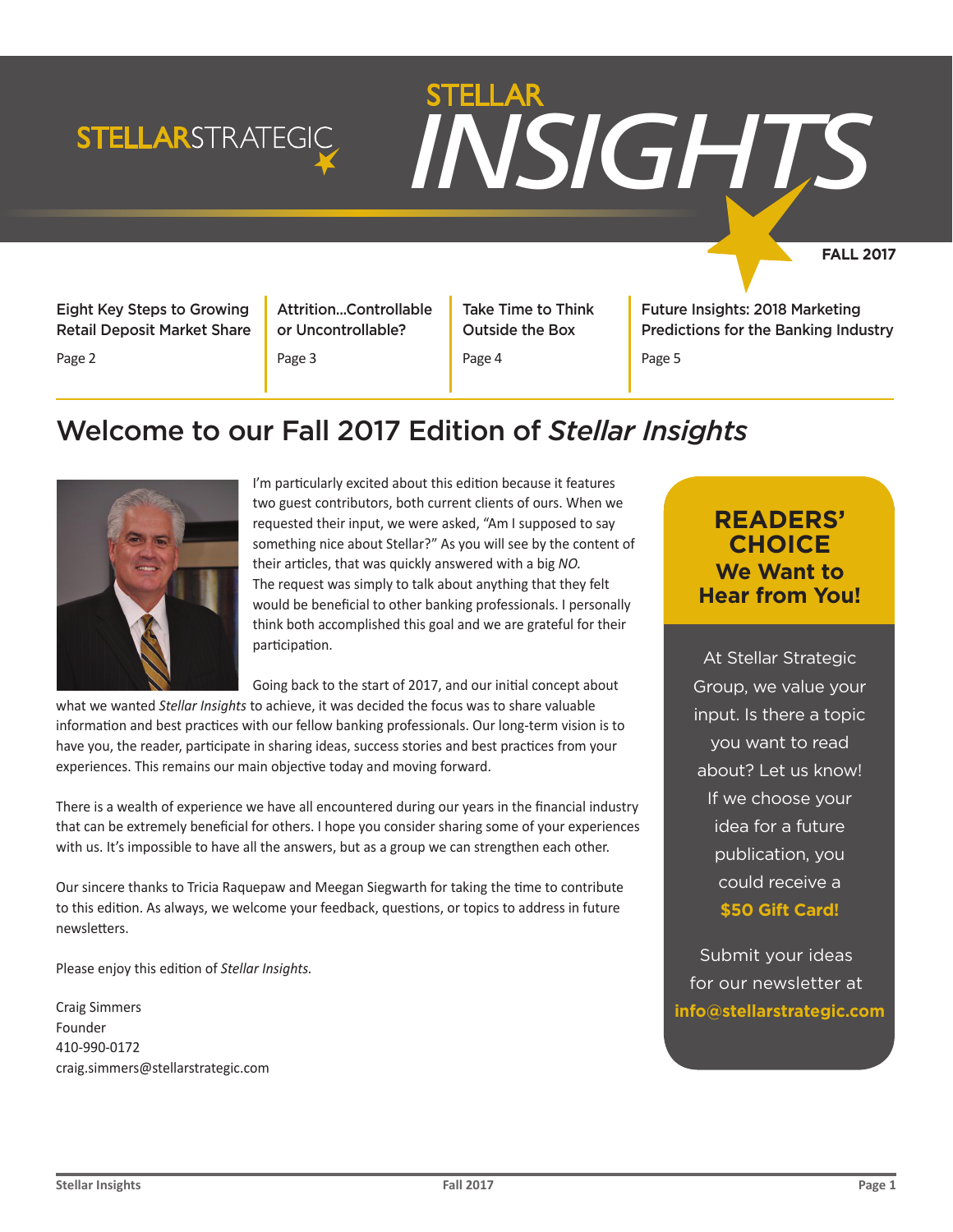## Eight Key Steps to Growing Retail Deposit Market Share

By Tricia Raquepaw, Senior Vice President of Marketing at Independent Bank; Stellar Strategic Group client since 2015

In October of 2015, we began what has become a multi-year process of addressing issues related to growing deposit market share. When Craig Simmers, Founder of Stellar Strategic Group, asked me to share some of our experiences during the past two years, I knew this was an important topic to share. This article will break out the key steps along with a short overview for each.

**Step 1: Design a revamped checking line-up.** Like many banks have done over recent years, we decided to reduce our checking options from eight to three. This streamlining of accounts allows our client service staff to review each in detail with prospective customers while still meeting the needs of a varied customer base. We launched the revised line-up in October of 2015, with positive results seen almost immediately.



**Step 2: Develop a comprehensive checking acquisition program.**  We launched our program with Stellar at the same time we launched our new checking line-up. We are now in our 10th campaign and very happy with the results. I strongly recommend everyone follow the next several steps as they all play a critical role in executing an affective and profitable checking acquisition program.

**Step 3: Identify competitors that are vulnerable.** Knowing what consumers to target is based on numerous factors. One of the most important is considering where prospects, most likely, currently bank. We have pricing and product advantages over several of our competitors that own significant market share. Knowing where our branch footprints overlap is a key factor in our targeting.

**Step 4: Track and address customer attrition.** This is something that most banks do not focus on and we were no different before we started our program. This became a major focus once we realized how costly the loss of our customer base was when analyzing replacement costs. While

a large percentage of attrition is uncontrollable, there is a percentage that can be addressed. A small reduction in attrition can play a major role in accelerating growth and has tremendous budget implications.

#### **Step 5: Create a program to track and address the customer**

**experience.** We have determined Net Promoter Score is the best approach to measure the customer experience. This is a program that surveys recent transactors and tracks their responses on a branch, region, and company level. Once we accumulate the responses from our customer base we can then address some of the issues they identify. This will directly address our attrition issue.

**Step 6: Ensure your digital presence is strong.** Marketing for our checking acquisition program is a combination of traditional direct mail and several supporting digital initiatives. To maximize digital efforts, we first had to ensure our digital presence was strong. That's even more important today as mobile now plays a prominent role when people are searching online for banking products and services, such as checking accounts.

**Step 7: Treat every branch as a separate business.** This approach has been critical given our size (63 branches). Regardless of your branch count, I would strongly recommend this approach. Competitors and account opening trends vary from location to location, and ultimately, you'll identify where your marketing dollars should be focused. The fact is not all branch locations have the same marketing opportunity nor can they be expected to grow at the same pace.

**Step 8: Track, Track, and Track more.** Regardless of how expansive your marketing budget may be, it's imperative you track every effort on a continuous basis. This is critical to success and we have embraced this approach. Setting control routes and benchmarks are just two examples that we have utilized to measure success with our program.

As bank marketers, there's always more we'd like to accomplish, but we have clearly experienced how growing retail market share can be done. It will always be a work in progress to keep optimizing results, but we are committed to the process, and confident of achieving success. I sincerely hope sharing this information will be beneficial to others.

Good luck to all my fellow bank marketers!



*With nearly 11 years in the banking industry, Tricia Raquepaw offers a wealth of marketing insight and leadership for Independent Bank in Michigan. You can reach Tricia at traquepaw@ibcp.com.*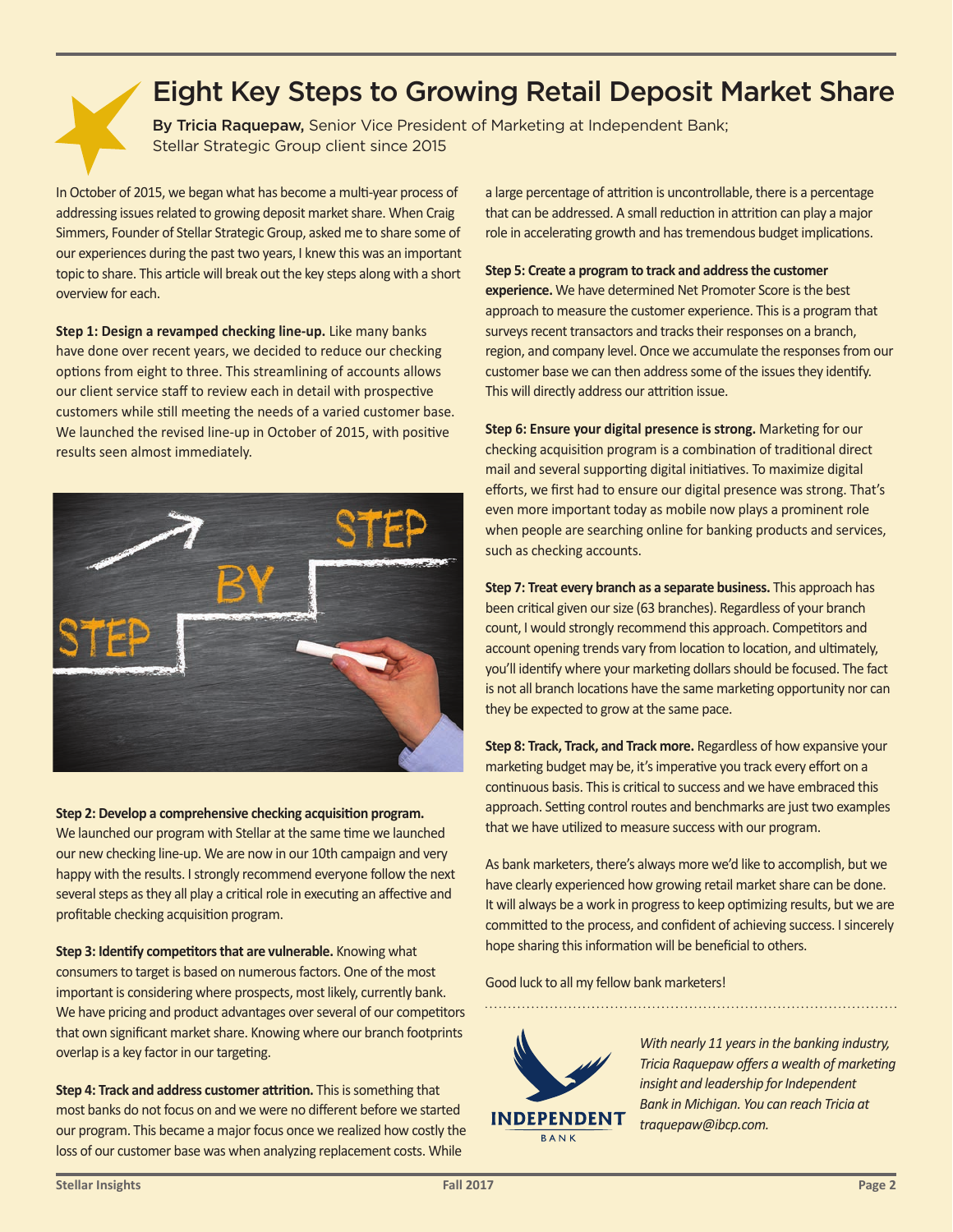## Attrition…Controllable or Uncontrollable? How to Manage Your Opportunity to Reduce Controllable Attrition Rates **By Craig Simmers,** Founder of Stellar Strategic Group, LLC

In an earlier edition of *Stellar Insights*, I discussed at length the effects of attrition on growing retail market share. One issue I addressed was the importance of identifying product-specific patterns in attrition. While this can be helpful across your entire product line, there are specific products that can be significantly impacted by a dedicated effort to manage account attrition. In this article, I will concentrate on one particular area of growth – retail checking accounts.

The first step in managing attrition is to have the data necessary to identify areas of opportunity. One thing that has always concerned me about the banking industry is that there appears to be no standard measurement for account attrition. Therefore, let's discuss how we recommend tracking this most important issue.

Regardless of what product any business sells, the first year with a new customer is when most opportunity lies in affecting attrition rates. After all, first-year attrition rates are much higher than subsequent years. My recommendation is to track attrition by quarter for the entire first year, as well as by product-type. Below is an example

| <b>Account Type</b>                                                       | <b>September 2015</b><br><b>Accounts:</b><br><b>1-year Attrition %</b> | <b>June 2016</b><br><b>Accounts:</b><br><b>1-year Attrition %</b> |
|---------------------------------------------------------------------------|------------------------------------------------------------------------|-------------------------------------------------------------------|
| Select Checking                                                           | 36%                                                                    | 20%                                                               |
| Premier Checking                                                          | 33%                                                                    | 10%                                                               |
| <b>Free Checking</b>                                                      | 36%                                                                    | 29%                                                               |
| At-Work Checking                                                          | 33%                                                                    | 33%                                                               |
| <b>Business Freedom</b>                                                   | 22%                                                                    | 31%                                                               |
| <b>EA Business</b>                                                        | 29%                                                                    | 25%                                                               |
| Community Freedom                                                         | 19%                                                                    | 21%                                                               |
| <b>All Checking Accounts*:</b>                                            | 34%                                                                    | 27%                                                               |
|                                                                           |                                                                        |                                                                   |
| *Chart does not list every checking account type utilized for calculation |                                                                        |                                                                   |

tracking various checking account attrition for one of our clients: Notice how the attrition rate varies by product. Also note, in June 2016 there was a reduction in overall checking attrition of 7%. This decrease was accomplished by adjusting marketing efforts away from areas that showed high historical attrition within their market. I consider this to be one of the easier and less labor-intensive ways to manage checking account attrition.

The next step is to survey customers on why they have closed their accounts, which requires a bit more time and labor. I recommend a combination of telephone, mail and email surveys. I am a firm believer in utilizing the Net Promoter Score system to secure this

information. This method begins with a survey of recent transactors that asks a simple question, "On a scale of  $0 - 10$  (with 10 being 'highly recommend') how likely are you to recommend our institution to a friend or family member?" Make sure to give the respondent the opportunity to explain why (if the score is below a certain threshold). These responses are key to finding actionable changes that can be controlled to improve retention before an account is closed. Instead of a formal program such as Net Promoter Score, a simple phone or mail/email survey to recently-closed account holders will garner the necessary intelligence needed to address your attrition issue as well.

At this point, you should categorize the findings by controllable attrition (manageable issues) and uncontrollable attrition (unmanageable issues such as death, long-distance moves, etc.). The opportunity lies in managing controllable attrition. These problems could include such things as product offerings, service issues, staffing, hours of operation, online banking process, etc. An important consideration at this stage is your institution's ability to address issues as they are identified. Your institution's willingness to make and accept change will be critical if you expect to have a positive effect on account attrition.

In a more recent development, consumer use of mobile devices has skyrocketed. We are seeing mobile device use with Facebook and other digital marketing campaigns exceeding 80% of the responders. Mobile considerations, including design and responsiveness, are areas that need immediate attention if you are to remain competitive. As great as social, digital and mobile campaigns can be from a marketing standpoint, the failure to communicate effectively via mobile devices can be devastating from both an attrition and growth perspective.

In closing, I have only touched on a few ideas that can assist in reducing account attrition. Numerous other factors need to be considered as well since many attrition issues cannot be easily fixed. The best way to start the process is to identify how large your attrition problem is at your institution. In my experience over the past 17 years in the banking industry, most institutions have failed to identify attrition as a major factor in growing retail market share. Like many industries, the downfall is that the focus is on new account/customer acquisition only. Those institutions that I consider to be "High Performance" all focus on attrition as part of their checking acquisition strategies. I hope you do as well!

*Craig Simmers is Founder of Stellar Strategic Group, LLC. Craig can be contacted via email at craig.simmers@stellarstrategic.com or call 410-990-0172.*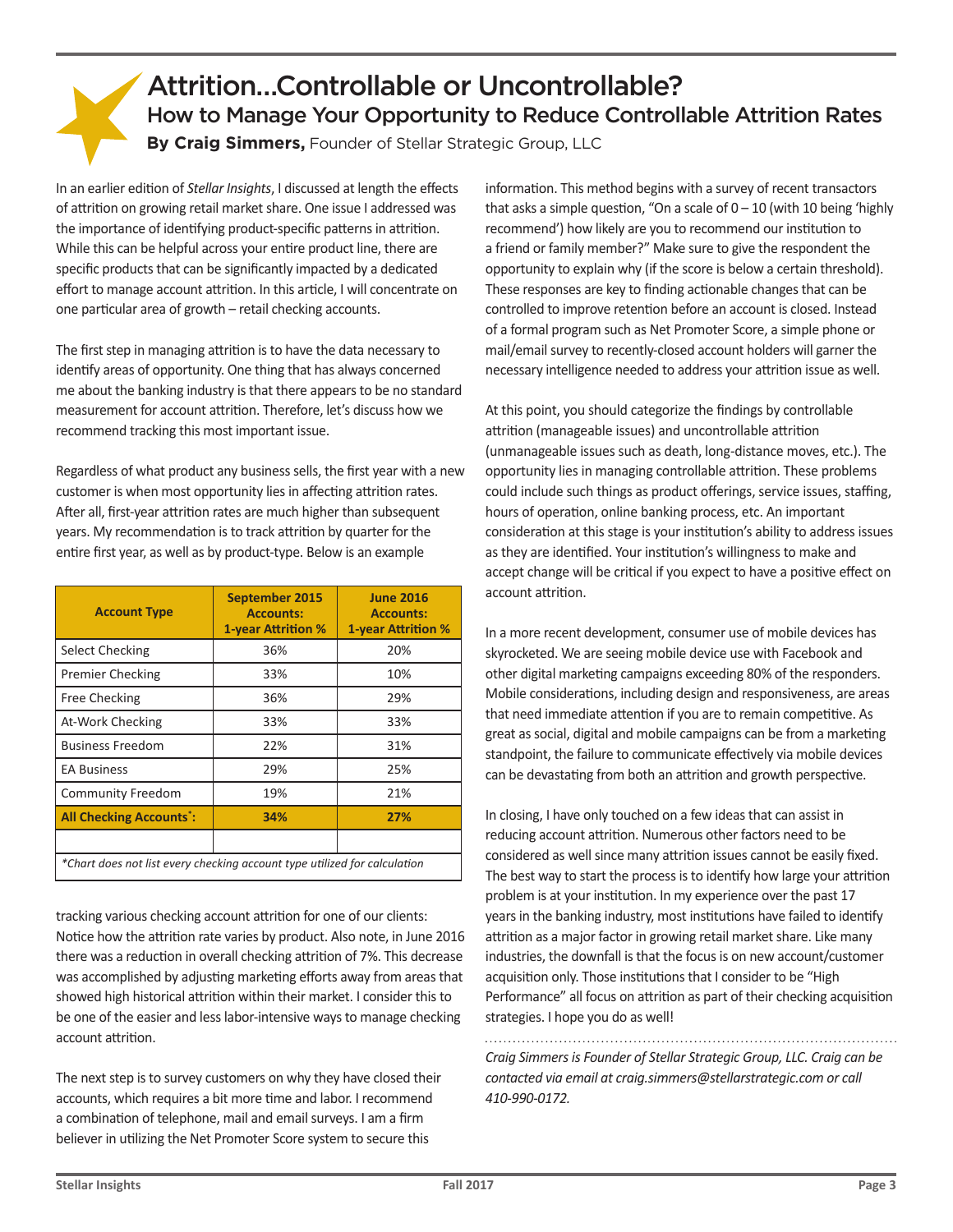

## Take Time to Think Outside the Box: How Bank Marketers Can Move the Marketing Needle

By Meegan Siegwarth, Vice President of Marketing & Member Experience at Interra Credit Union; Stellar Strategic Group customer since 2011

As marketers, one of the biggest challenges we face is how to devote proper time and resources for the development and testing of new marketing ideas. Sometimes it's just easier and more convenient to run the same successful campaign year after year instead of starting from scratch to develop something new. The trick I have found to *really* move the marketing needle is not to accept the status quo. Instead, plan time in your schedule to question, brainstorm and *think outside the box*.



Finding the right balance between: A) managing and completing everyday tasks, and B) devoting time and energy for creative planning and strategic testing, is a constant challenge many marketers face in this industry. The explosion of digital advertising and social media has created the importance of cross-channel marketing that allows for messages to be seen and heard beyond the traditional channels. Consequently, crosschannel marketing prompts the need to create multiple ads, messages and targeting for each of these new channels.

Due to the fast pace of new technology, ideas and products, marketing must be nimble and move more quickly to provide the best products and services to our members and customers. And, with the constant change in businesses, today's marketers need to spend less time on autopilot. We must attempt to adapt, redefine old ideas, re-examine priorities, seek new ways to be creative and solve problems in our own lives or the lives of others. "We've transitioned into always transitioning," says author and futurist, John Seely Brown.<sup>1</sup>

It's so easy, when you're busy and trying to check things off your marketing "to do" list, to take the easy road and complete tasks the way it's been done before. However, to move the marketing needle and adjust to new strategic options, one must intentionally take a step back and ask questions in order to try to always improve. This can pose a challenge for marketing executives, and usually affects many other positions in the banking industry as well.

Innovation expert and author, Warren Berger writes in his book, *A More Beautiful Question,* "Trying new techniques is imperative to break free from the same thought process." He goes on to say, "We have to veer off the beaten neutral path. And we do this, in large part, by questioning." Berger recommends these three important questions to start the process:

- **• Why…?**
- **• What if...?**
- **• How…?**

Once you've started asking questions to push the marketing needle, try the following steps to guide you through the process of creating and implementing *out of the box thinking* in your marketing strategy:

#### **1. Communicate, share and develop your marketing plan with your team and partners.**

Communication is key but it's also great accountability. If you surround yourself with others who are willing to try new initiatives and also ask Why-What if-How questions, projects are only bound to be better. Because, let's face it, my idea is good and your idea is good – but, when we work together, the final project is bound to be great. When marketing departments are limited to one or two people, that collaboration and perspective is a bit harder to achieve. Don't be afraid to join marketing groups on LinkedIn or to involve trusted vendors in your Why-What if-How questions. Good vendors should be more than happy to assist in your collaboration. They can also help you focus on the bigger picture and provide different perspectives.

#### **2. Fail fast and fail forward.**

Always work for success but know not every project will succeed. Use data to support and track projects and then push forward with improvements. If something fails, learn from it, apply new strategies and move on quickly. And remember, not all successful people always had successful ventures. For instance, Babe Ruth struck out 1,330 times. Colonel Sanders was fired 12 times and *(Continued on Page 5)*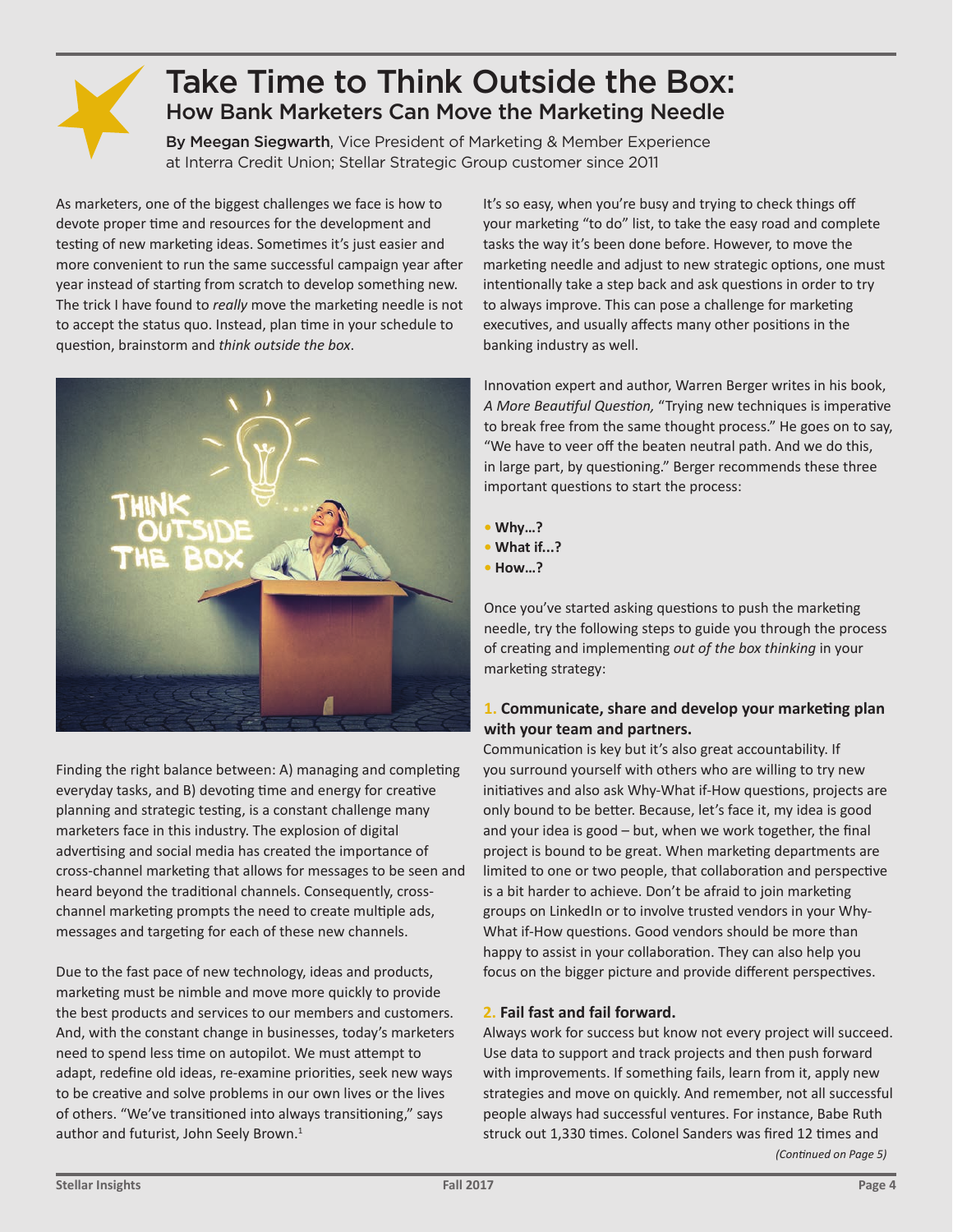## Future Insights: 2018 Marketing Predictions for the Banking Industry

By Jennifer Brooks, Chief Marketing Officer at Stellar Strategic Group, LLC

#### **Prediction #1 - Competition for Core Deposits will get Tougher**

Over the last few years, focus on growing core deposits waned at many community banks and credit unions. Those institutions that consistently marketed for deposit accounts during this time found easy success and an increase in ROI for their marketing dollar. Nevertheless, many financial institutions were happy with the organic inflow of deposits *without* utilizing resources and achieved growth as well.

Two major influences were in effect during this time that amplified the inflow of deposit accounts: first, there was increased checking transition when many big bank institutions implemented fees on previously free checking accounts. For community banks and credit unions, this created a steady rise in new core deposit accounts. Second, low-interest rates and economic uncertainty drove consumers to bank more of their dollars in deposit accounts – leading to an increase in average balances across the board.

Economic cycles typically, well…cycle. When interest rates start to rise (as predicted for next year), expect average deposit balances to *decrease or flatline* as more attractive offers for those dollars increase – meaning fewer deposits to lend. Also, expect fewer new deposit account openings as competition for primary relationships increase as well. These changes will result in a bigger need for low-cost deposit dollars to maintain healthy lending activity.

To summarize, fewer deposit dollars and deposit accounts will mean more competition for financial institutions. Heading into 2018, an aggressive deposit marketing approach will be your best defense against an increasing loan-todeposit ratio, and your best offense at gaining new deposits.

#### **Prediction #2 - A New Generation on the Horizon**

Be prepared to hear a lot more about Gen Z, the next generation following Millennials. Frequently described as the "Digital Generation," this group currently falls between the ages of  $14 - 21$ , though that range will likely broaden over the coming years.

Gen Z represents the children of the second depression and are generally much more fiscally conservative, already worried about finances, and averse to taking on the same amount of debt as the previous generation. Seeing firsthand the struggles Millennials face from college tuition debt and poor spending habits has made an impact. You may find this generation living in their parent's basement (perhaps, as long as the average Millennial) to save money for retirement or a down payment on a house – not as a necessity from debt.

Pay-as-you-go college educations may be on the rise, meaning, more working hours versus number of classes each semester. 'Full time' student status might become the exception more than the rule for many without an academic or athletic scholarship. This trend could also provide Gen Z with a balance between earning your degree and gaining valuable realworld experience, *along with the bonus of minimizing college tuition debt.* Yes, Gen Z has observed many Millennials with costly degrees both underemployed or unemployed post-graduation.

*(Continued on Page 6)*

*(Take Time to Think Outside the Box, Continued from Page 4)*

his famous chicken recipe refused at 1,000 restaurants. Heck, even Bill Gates is a Harvard drop out. Perhaps Thomas Edison said it best: "I haven't failed. I've just found 10,000 ways that won't work."

#### **3. Celebrate successes.**

Once your team has accomplished a success, celebrate it. Go out for dinner, share a public brag board, mention it at the beginning of a meeting and never forget to say thank you. Praise is a very big motivator, and so is feeling like a person's contribution is valued and valuable. Just because it is someone's *JOB* to do x or y or z doesn't mean that recognition is not appreciated when they share valuable insights to help marketing efforts succeed.

In the end, taking time to think outside the box is all about finding the optimal balance of completing marketing strategies while keeping an open mind to Why-What if-How questions. Plan and schedule regular sessions to encourage such collaboration with your team, your vendors, or other employees/ supervisors. A good rule of thumb for marketing executives is to always move forward on current projects, have less fear to "fail forward," and to give yourself permission to question the status quo and test alternatives.

*1 Berger, Warren; (2014) A More Beautiful Question: The Power of Inquiry to Spark Breakthrough Ideas; Bloomsbury, New York.*

*Meegan Siegwarth is the Vice President of Marketing and Member Experience at Interra Credit Union. She is a consummate marketer at heart with over 20 years in financial marketing. Contact her directly at meegans@interracu.com.*

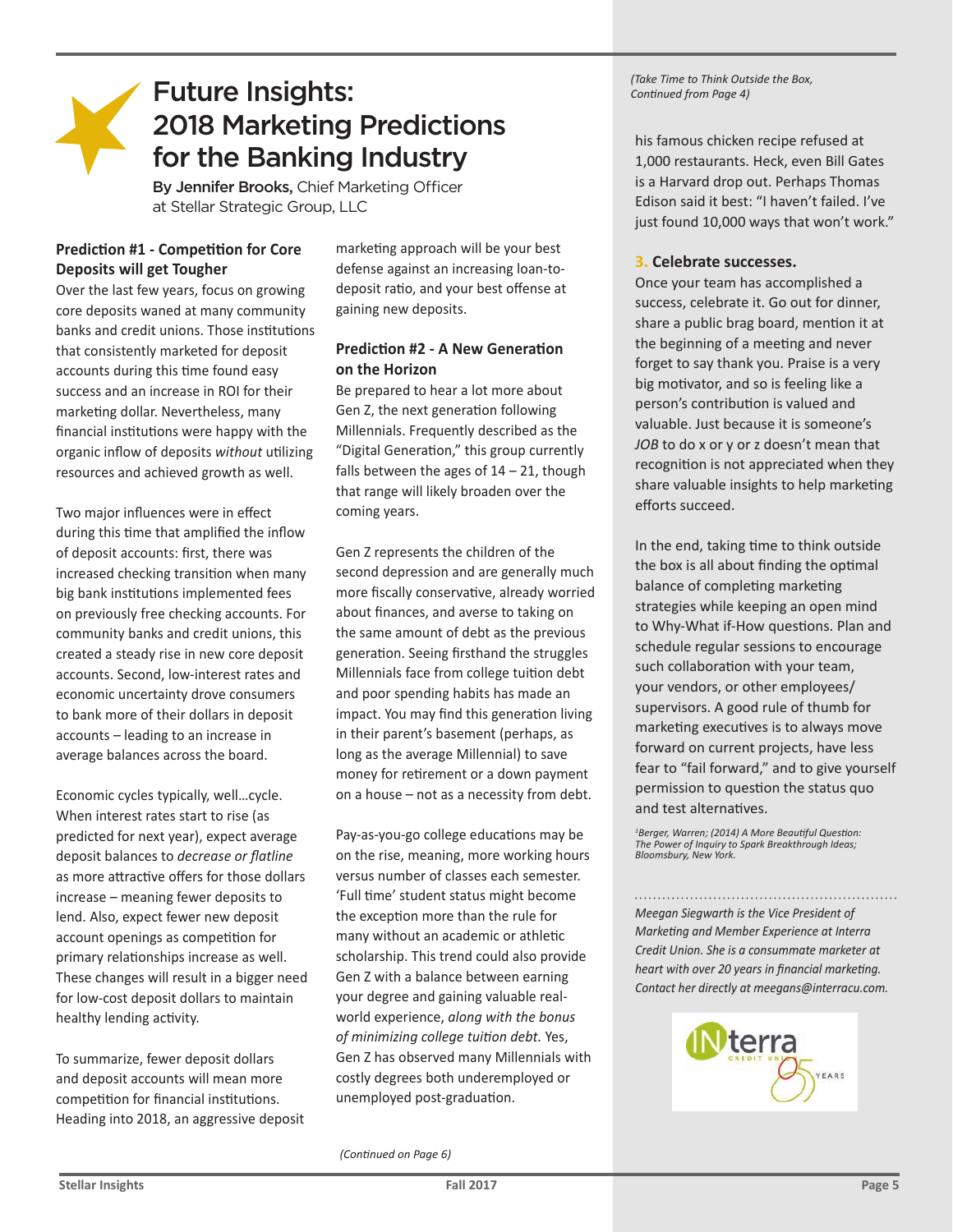#### *(Future Insights, Continued from Page 5)*



In a recent Financial Brand article, several studies on Gen Z revealed some telling facts about this group<sup>1</sup>:

- 72% have a checking or savings account
- 48% have some type of financial app on their cell phone
- 21% had a savings account before the age of 10
- 12% claim they have started saving for retirement already

The main thing to keep in mind as a bank marketer - Gen Z is very different than Millennials. They are likely to engage more with brands they believe are real, transparent, and trustworthy. Your financial institution will stand out if you are "genuine" and not just the "next best app" available.

Most importantly, long term loyalty will be rewarded to brands that earn it. And, it may not be too early to start earning it with Gen Z.

#### **Prediction #3 - It's GAME ON when it comes to Competing Online**

A year ago, there was a lot of apprehension about how successful community banks and credit unions could be competing online. Going into 2018, we still see many of those institutions behind the curve when it comes to their online presence, digital advertising and social media marketing.

Online platforms can be your best resource (or biggest resource zapper if you try to mimic what the big banks are doing online). For your financial institution to thrive, 2018 is the year to find the right mix between online and traditional marketing opportunities.

Let's start with digital advertising. Large institutions have significant dollars to compete online; but keep this in mind, smaller institutions have the upper hand in a few meaningful ways. Big banks must deal with many markets, and a major advantage exists in not needing

to spend marketing dollars to compete on a multi-state or national level. Community-based institutions can get around big bank budgets by being smarter in their local markets when it comes to digital advertising.

Take for example: Google Adwords. If you are a small to mediumsized financial institution in Charlotte, NC trying to advertise for competitive keyword searches, the bigger guys are most likely to win top spots. Your institution may not be able or willing to pay to advertise on Google for every likely search, and nor would that be wise. Here is what pops up when searching for "NC Charlotte Checking Accounts" as I write this article:

- 1st paid ad: Wells Fargo
- 2nd paid ad: Bank of the West
- 3rd paid ad: TD Bank
- 4th paid ad: Navy Federal Credit Union

As expected, no ads from community banks or locally-based credit unions show up on page one of that keyword search. Something not expected was that neither Bank of America or BB&T had ranking ads. It was interesting to see Navy Federal Credit Union in 4th place (although not technically a big "bank," they are the biggest credit union in the U.S.).

As a side note<sup>2</sup>: With corporate headquarters in the Charlotte MSA, Bank of America holds the top spot for deposit market share by a big margin - almost 75% with Wells Fargo and BB&T rounding out the top three. However, as far as total number of offices in that MSA, both Wells Fargo (92 offices) and BB&T (71 offices) beat out Bank of America (61 offices).

Once you scroll past the ads, BB&T is the first organic, non-paid bank listed for that keyword search…which may be, arguably, more important than ad rankings. This is what we call SEO, or Search Engine Optimization. To improve your organic online search ranking, consider your website's copy and content, frequency of updates and check each of your website pages to see if they have meta tags and keywords working for you behind the scene to optimize online searches. SEO allows you to compete for higher organic search rankings without spending additional advertising dollars.

To be fair to Google Adwords – it can be a great online advertising tool. It may not be the best platform if you try to compete head-tohead with the big banks or the big credit unions, but it can work. The good news is - it is only one of the many options now available to advertise your institution's online presence, products and services.

*(Continued on Page 7)*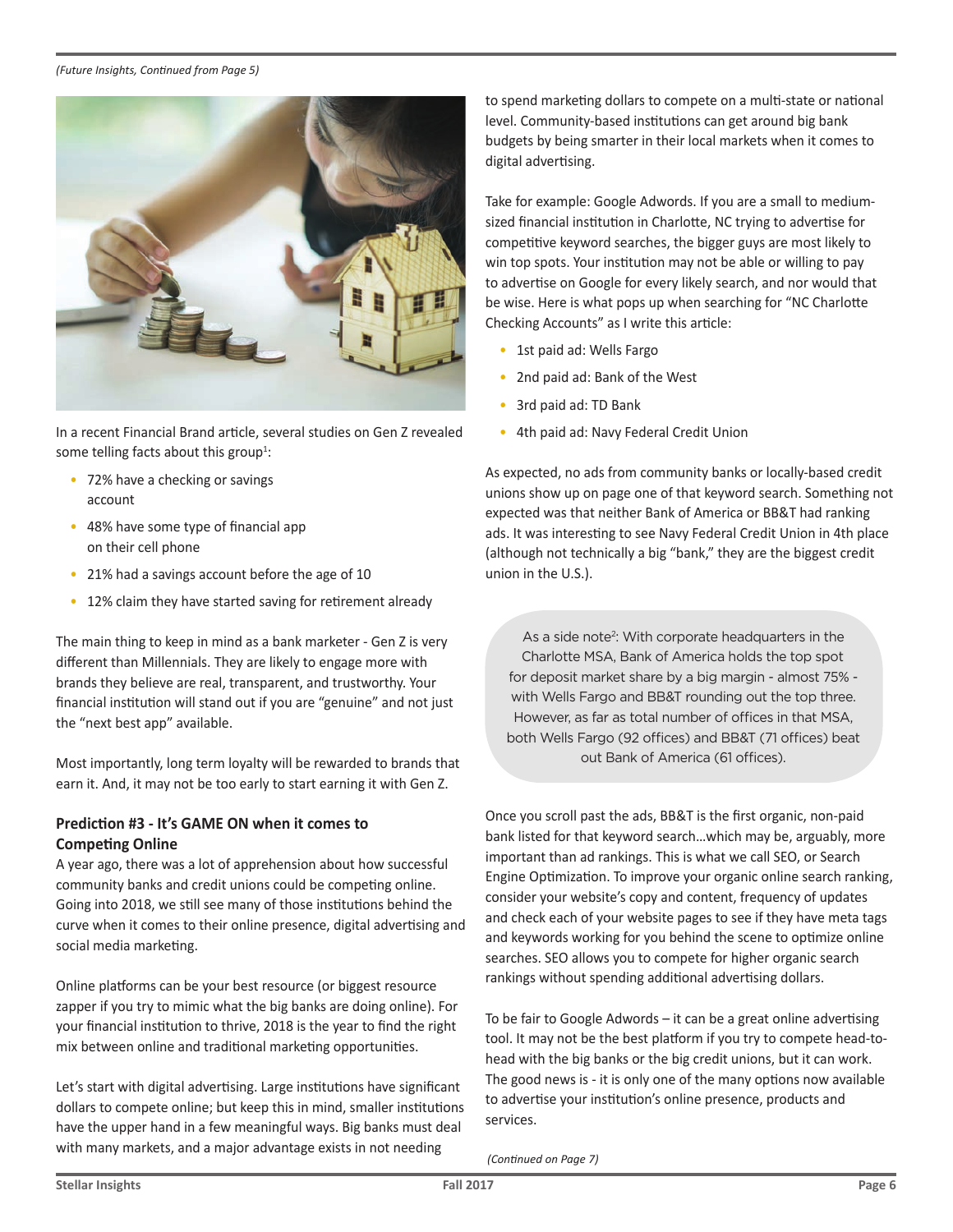#### *(Future Insights, Continued from Page 6)*

A part of your online marketing mix should be ads advertising new capabilities, opening new deposit accounts and loans, as well as building brand awareness. Equally important for your online strategy is building your presence with organic postings on social platforms. Facebook, Instagram, Twitter and LinkedIn are likely the social platforms that come to mind first. And, *for now,* arguably the most relevant for financial institutions.



A general rule of thumb: for every "ad" highlighting a specific product or service offer, try to feature 7 – 10 organic posts on social platforms. Here are a few suggested ideas for organic posts:

- Important anniversaries and milestones at your institution
- Highlight volunteer work, fundraisers, community sponsored events
- Athletic sponsorships or academic scholarships
- New branch or remodel grand openings
- Recent promotions or employment opportunities
- Client testimonials and personal banking stories
- Commercial client business spotlights
- Educational features about banking products or services

Basically, anything that matters to your community and the people that bank with you will result in successful organic posts.

You will likely earn bonus points for keeping it creative, fun, and humorous when appropriate. Ask yourself – what would I share on Facebook versus Twitter versus LinkedIn? Depending on your platform, cute pics of animals and kids are big Facebook winners (is it working with the images in this article?) whereas that may not be appropriate on LinkedIn when your commercial team is trying

to attract high-end business opportunities. Regardless of platform, images are important, telling, and grab attention, so give that as much thought as copy and content.

Social platforms thrive on community involvement, personal stories and local relevance, something that community-based financial institutions naturally excel at in their markets. There is a lot of opportunities online with digital advertising and social media marketing if approached strategically. If your institution feels as if it can't compete against the big banks, keep trying to find the right mix for your market between your online presence (website, digital advertising and social media marketing) and traditional marketing. 2018 is the year where community banks and credit unions can't afford to be left behind.

*Jennifer Brooks has over 20 years in the financial marketing industry. She is Chief Marketing Officer at Stellar Strategic Group, LLC. To learn more about digital marketing, please contact jennifer.brooks@stellarstrategic.com or 402-281-0692*.

*1 The Digital Generation: Gen Z is Not Just 'Millennials 2.0', thefinancialbrand.com, August 29, 2017 2 FDIC.gov, Deposit Market Share Report based on June 2016 calculations for the Charlotte-Concord*

## **Marketing Strategies That Drive Results**

DEPOSIT ACCOUNT ACQUISITION Grow Retail Market Share

DIGITAL MARKETING, SEO AND WEBSITE SOLUTIONS Maximize Digital Presence, Reach and Results

AUTO LOAN RECAPTURE PROGRAM Take the Risk out of Marketing Costs for New Loans

OVERDRAFT AND PRIVACY MAILINGS Protect Overdraft Fee Income

> To learn more, contact us at info@stellarstrategic.com or call (toll free) 866-347-5632.

www.stellarstrategic.com